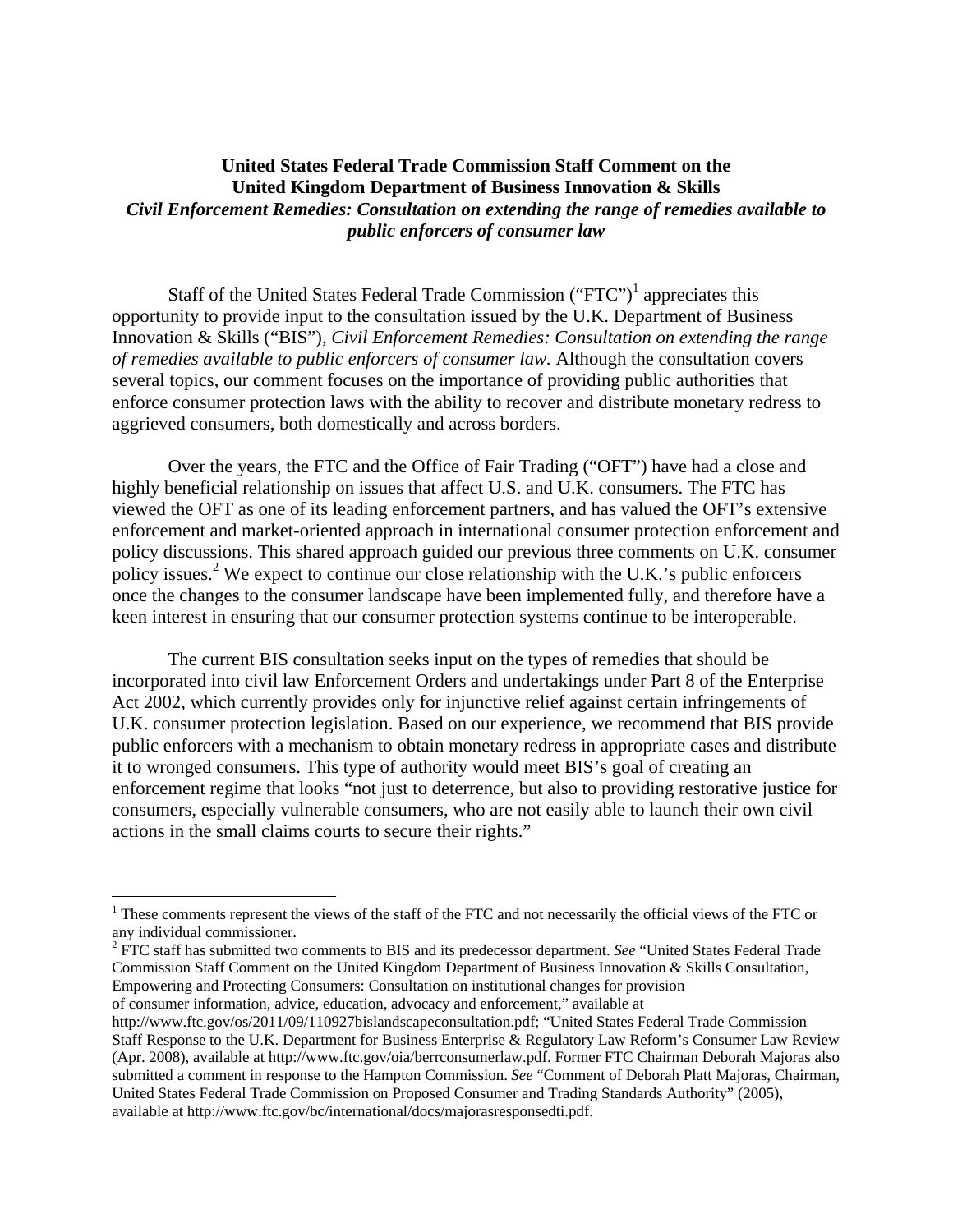FTC staff believes that governmental redress authority is a critical component of an effective redress system for consumers. Although injunctive relief protects consumers from future harm, it does not remedy the injury to consumers caused by a defendant's past actions or deprive a defendant of monetary gains from illegal conduct. By depriving wrongdoers of wrongful gains and distributing them to wronged consumers, monetary consumer redress serves as a compensatory function as well as a deterrent one. As the BIS consultation recognizes, "most of all, [consumers] want their position restored as though a purchase had not been made, if necessary by getting their money back." Governmental redress authority is an important tool to help accomplish this: it gives consumers (all or some of) their money back and restores consumer confidence in the marketplace.

FTC staff's view is based on our own experience in the United States. The FTC deals with issues that touch the economic life of every American. It is the only federal agency in the United States with both consumer protection and competition jurisdiction in broad sectors of the economy. It has a strong market orientation, grounded in the important role that enforcement of consumer protection and antitrust laws have played in maintaining the competitiveness of U.S. markets. In the consumer protection enforcement area, the FTC enforces a general prohibition against "unfair and deceptive acts or practices" in commerce found in Section 5 of the FTC Act. The agency also enforces numerous specific consumer protection laws and rules.<sup>3</sup>

To enforce these substantive provisions of law, the FTC Act authorizes the agency to file federal district court lawsuits seeking preliminary and permanent injunctions when the FTC has reason to believe that a law violation has occurred.<sup>4</sup> These injunctions can include equitable relief, such as monetary redress for consumers, disgorgement of profits and rescission of contracts. In addition to redress authority, the FTC also has the authority to obtain monetary civil penalties in certain circumstances, i.e., where a statute expressly provides for such penalties, based on statutorily-determined penalty amounts.<sup>5</sup> In regular practice, though, the FTC relies on its authority to seek monetary redress in most cases brought under Section 5 of the FTC Act.

The vigorous use of governmental redress powers can provide consumers with substantial monetary redress that they might not be able to obtain through other routes. Over the years, the

1

 $3$  A brief overview of the FTC's investigative and law enforcement authority is available at http://www.ftc.gov/ogc/brfovrvw.shtm.

<sup>&</sup>lt;sup>4</sup> Since 1973, Section 13(b) of the FTC Act (codified at 45 U.S.C. § 53(b)) has authorized the agency to request that a federal district court enjoin acts that violate the laws that the agency enforces. Courts have uniformly held that this authority to seek an injunction invokes the full range of a court's equitable powers. Accordingly, the FTC has frequently obtained equitable monetary relief in federal court actions*.* A separate provision authorizes the FTC to seek monetary relief in administrative cases in a later court action when the act or practice is one "which a reasonable man would have known under the circumstances was dishonest or fraudulent." 45 U.S.C § 57b(a)(2). All actions filed by the FTC are in the name of the agency, not individual consumers. The FTC Act does not provide a private cause of action.

 $\beta$  A majority of FTC Commissioners have urged Congress to expand the agency's civil penalty authority as a complement to its monetary redress authority. Broad civil penalty authority for FTC Act violations would enable the agency to more effectively deter unfair and deceptive trade practices, especially in cases in which obtaining consumer redress is impossible or impractical. Prepared Statement of the Federal Trade Commission on Financial Services and Products: The Role of the Federal Trade Commission Protecting Consumers before the Senate Committee on Commerce, Science and Transportation, 17 (Feb. 4, 2010), http://www.ftc.gov/os/testimony/P064814financial-services.pdf.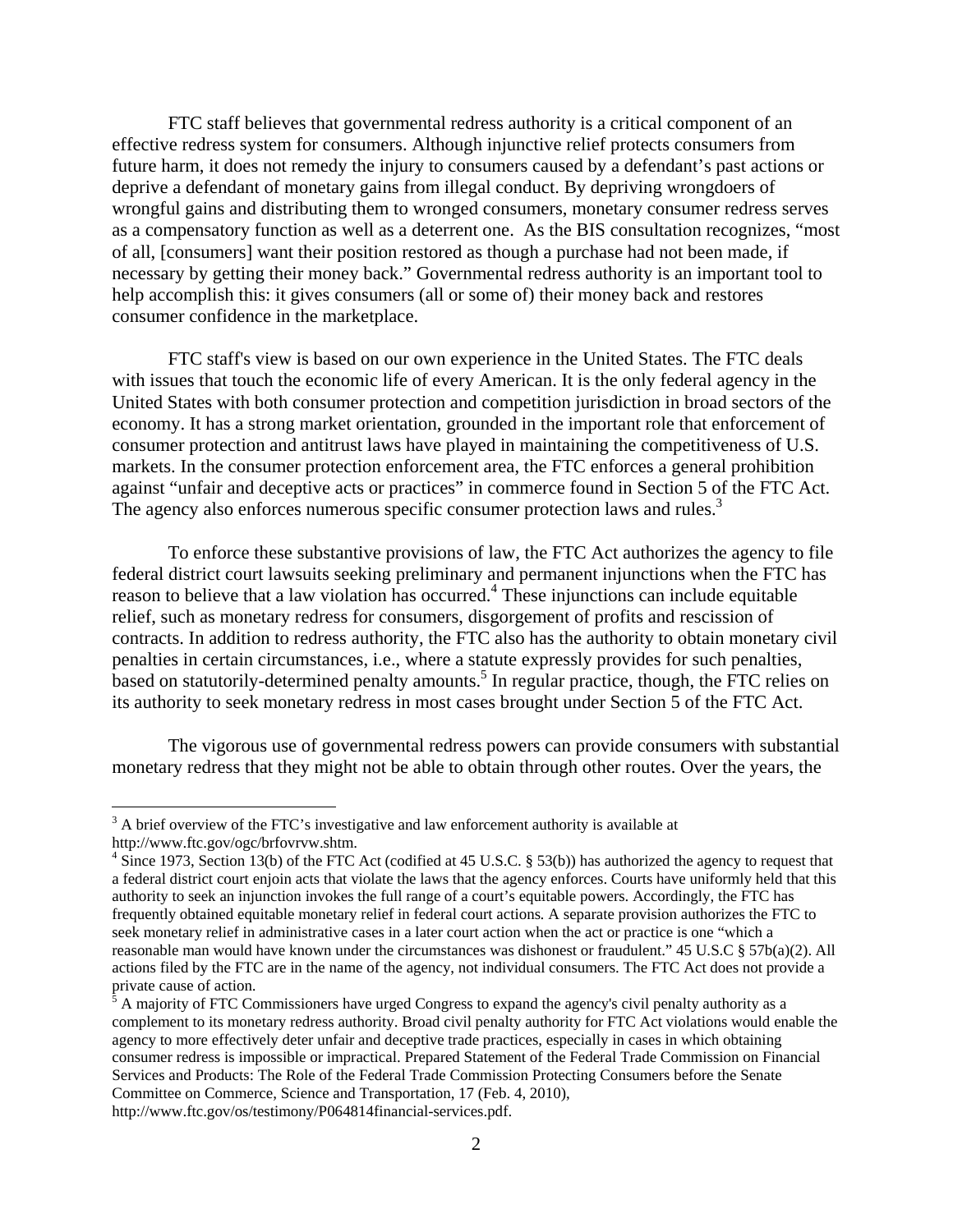FTC has developed a considerable consumer redress program. From March 16, 2011 to February 29, 2012, the FTC was awarded over \$220 million in redress, and 1.5 million consumers received redress. From April 2010 to February 2011, the FTC mailed redress checks to 1.2 million consumers for a total of more than \$40 million.

The FTC obtained these redress funds through litigated judgments from federal courts and through settlement agreements approved by the courts. For example, last year, the FTC returned \$108 million to over 450,000 consumers through an agreement with Countrywide Home Loans, Inc. resolving charges stemming from Countrywide's mortgage servicing practices. The FTC also entered into an agreement with Skechers requiring the company to pay \$40 million to provide refunds over charges that it made unfounded claims that its shoes would help people lose weight and tone their legs and buttocks. A similar agreement with Reebok provided for \$25 million for consumer redress. The agency also obtained a litigated judgment of \$5.5 million as restitution for consumer redress from several defendants engaged in a mortgage rescue scheme.

As these examples show, the FTC uses its monetary redress authority in a wide variety of cases to provide restorative justice to consumers. To determine the amount of consumer harm, the FTC's economists prepare analyses that are used in negotiations and cases, and also serve as expert witnesses in litigation. When distributing redress, the FTC works with several contractors to help it reach consumers and administer the redress program.

The BIS consultation paper indicates that some U.K. businesses have raised concerns about the availability of monetary redress in civil, as opposed to criminal proceedings.<sup>6</sup> BIS states that it believes the civil standard remains appropriate in consumer protection cases, but is seeking input from stakeholders on this issue. We agree with BIS.

The FTC has only civil enforcement authority under the FTC Act and our monetary redress proceedings do not require a criminal burden of proof.<sup>7</sup> Our redress program is built on the FTC's civil litigation authority under Section 13(b) of the FTC Act. Staff believes that the burden of proof required in FTC civil cases, and the concomitant level of evidence required to prove violations of consumer protection laws and obtain monetary redress, is proportionate to the nature and extent of the harm done and the need to prevent further law violations.

To make any grant of monetary redress powers to public enforcers effective, it is also important to ensure that consumer protection enforcers have adequate resources, investigative and enforcement powers, relationships with foreign counterparts, and abilities to track and freeze assets. We recommend that as BIS considers extending the range of remedies available to public enforcers for violations of consumer protection laws, it consider the types of resources such enforcers will require to implement these remedies effectively. Additionally, from a global perspective, it is critical that authorities have the ability to receive and distribute redress monies obtained by consumer protection and other law enforcement agencies overseas directly to

 $\overline{a}$ 

<sup>6</sup> Department of Business Innovation & Skills ("BIS"), *Civil Enforcement Remedies: Consultation on extending the*  range of remedies available to public enforcers of consumer law, ¶[ 2.18-2.20.<br><sup>7</sup> The FTC has a Criminal Liaison Unit ("CLU") that works to ensure that the full range of civil and criminal law

enforcement measures are deployed to protect consumers. The CLU coordinates with criminal law enforcement agencies across the country to encourage criminal prosecution of consumer fraud.